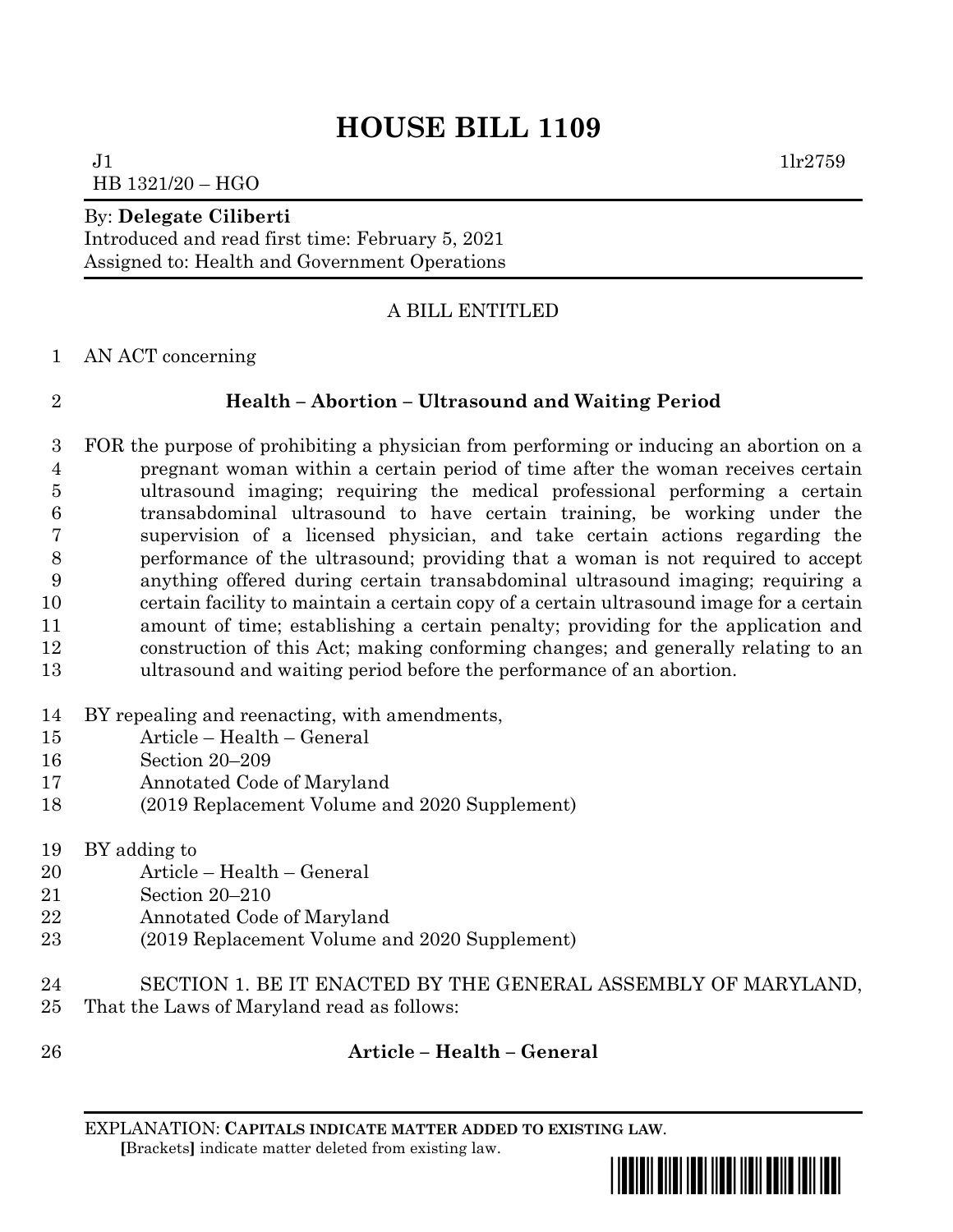### **HOUSE BILL 1109**

20–209.

 (a) In this section, "viable" means that stage when, in the best medical judgment of the attending physician based on the particular facts of the case before the physician, there is a reasonable likelihood of the fetus's sustained survival outside the womb.

 (b) Except as **PROVIDED IN § 20–210 OF THIS SUBTITLE OR AS** otherwise provided in this subtitle, the State may not interfere with the decision of a woman to terminate a pregnancy:

(1) Before the fetus is viable; or

(2) At any time during the woman's pregnancy, if:

 (i) The termination procedure is necessary to protect the life or health of the woman; or

 (ii) The fetus is affected by genetic defect or serious deformity or abnormality.

(c) The Department may adopt regulations that:

 (1) Are both necessary and the least intrusive method to protect the life or health of the woman; and

(2) Are not inconsistent with established medical practice.

 (d) The physician is not liable for civil damages or subject to a criminal penalty for a decision to perform an abortion under this section made in good faith and in the physician's best medical judgment in accordance with accepted standards of medical practice **AND § 20–210 OF THIS SUBTITLE**.

**20–210.**

**(A) THIS SECTION DOES NOT APPLY TO A WOMAN SEEKING AN ABORTION IF:**

 **(1) THE WOMAN IS THE VICTIM OF AN ALLEGED RAPE OR OF INCEST, AS PROHIBITED UNDER § 3–323 OF THE CRIMINAL LAW ARTICLE; AND**

 **(2) THE INCIDENT OF RAPE OR INCEST IS REPORTED TO LAW ENFORCEMENT.**

 **(B) A PHYSICIAN MAY NOT PERFORM OR INDUCE AN ABORTION ON A PREGNANT WOMAN:**

**(1) WITHIN 24 HOURS AFTER THE WOMAN RECEIVES**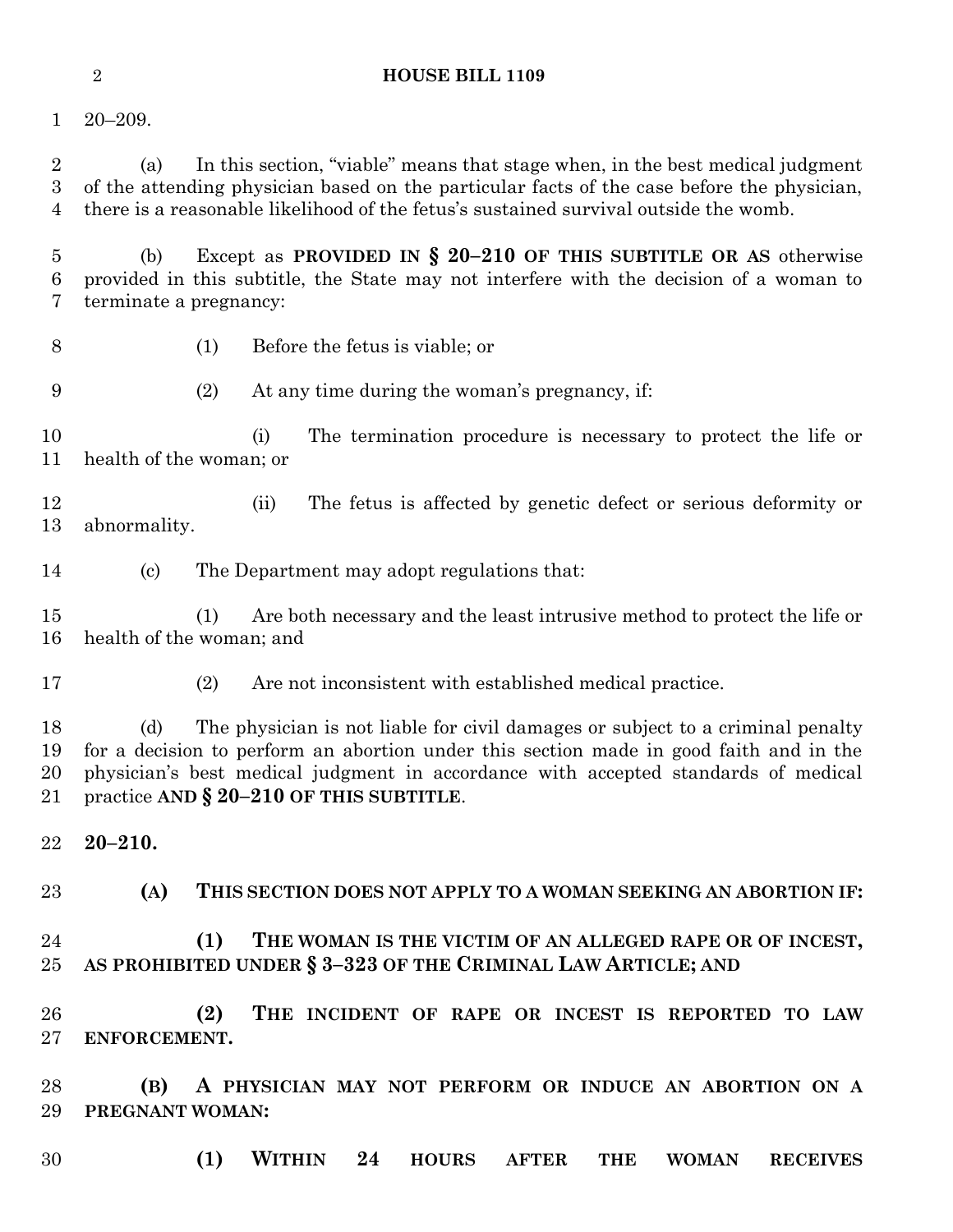**TRANSABDOMINAL ULTRASOUND IMAGING IN ACCORDANCE WITH SUBSECTION (C) OF THIS SECTION; OR**

 **(2) IF THE WOMAN RESIDES AT LEAST 100 MILES FROM THE FACILITY IN WHICH THE ABORTION WILL BE PERFORMED, WITHIN 2 HOURS AFTER THE WOMAN RECEIVES TRANSABDOMINAL ULTRASOUND IMAGING IN ACCORDANCE WITH SUBSECTION (C) OF THIS SECTION.**

 **(C) THE MEDICAL PROFESSIONAL PERFORMING THE TRANSABDOMINAL ULTRASOUND IMAGING REQUIRED UNDER SUBSECTION (B) OF THIS SECTION MUST:**

 **(1) BE TRAINED IN SONOGRAPHY AND WORKING UNDER THE SUPERVISION OF A LICENSED PHYSICIAN;**

 **(2) IF POSSIBLE, DETERMINE THE GESTATIONAL AGE OF THE FETUS BASED ON:**

 **(I) MEASUREMENT OF THE FETUS IN A MANNER CONSISTENT WITH THE STANDARD OF CARE; OR**

 **(II) IF ONLY THE GESTATIONAL SAC IS VISIBLE DURING THE TRANSABDOMINAL ULTRASOUND IMAGING, MEASUREMENT OF THE GESTATIONAL SAC;**

 **(3) IF GESTATIONAL AGE CANNOT BE DETERMINED UNDER ITEM (2) OF THIS SUBSECTION, VERBALLY OFFER TO THE WOMAN OTHER ULTRASOUND IMAGING TO DETERMINE GESTATIONAL AGE OF THE FETUS;**

 **(4) IF PRESENT AND VIEWABLE, INCLUDE IN THE ULTRASOUND IMAGE:**

**(I) THE DIMENSIONS OF THE FETUS; AND**

 **(II) AN ACCURATE PORTRAYAL OF THE PRESENCE OF EXTERNAL MEMBERS AND INTERNAL ORGANS OF THE FETUS;**

 **(5) MAKE A PRINT OF THE ULTRASOUND IMAGE TO DOCUMENT ANY MEASUREMENTS TAKEN TO DETERMINE THE GESTATIONAL AGE OF THE FETUS;**

 **(6) VERBALLY OFFER TO THE WOMAN DURING THE TRANSABDOMINAL ULTRASOUND IMAGING THE OPTION TO:**

- 
- **(I) VIEW THE ULTRASOUND IMAGE;**